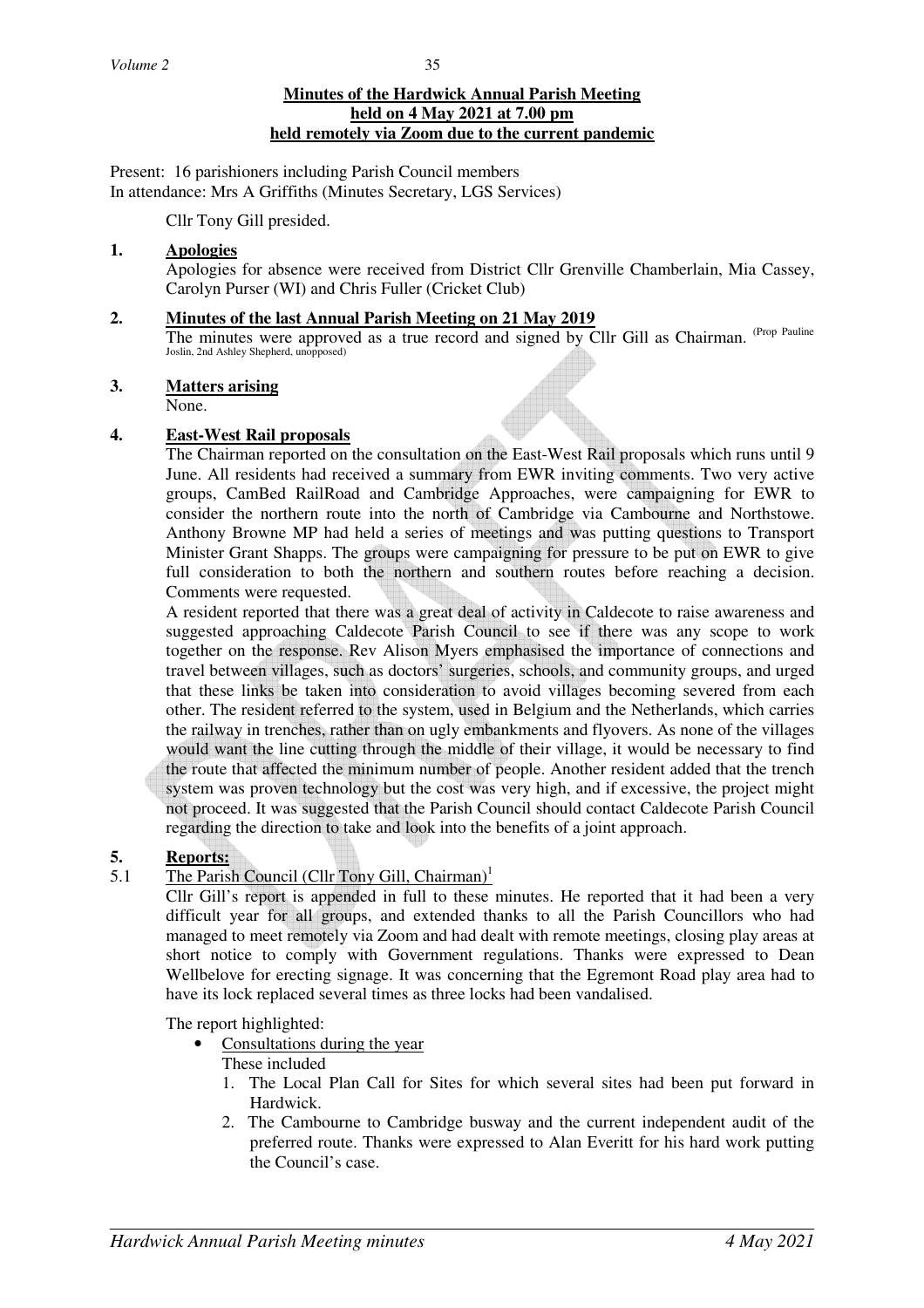- 3. The presentation by Countryside Properties on the Bourn Airfield development. The outline planning application had been submitted and approved by the Planning Committee.
- 4. The ongoing EWR consultation.
- 5. Two planning applications for the burnt out site had been withdrawn but another had just been submitted for two 1 bed and 3 2 bed flats with amended access and parking.

## • Millers Way

The transfer of Millers Way from the developers, Persimmon, was currently at the Land Registry. The Parish Council is looking at resurfacing and installing lighting to improve the land once transferred.

• Meridian Fields

The development is nearing completion and the builders will be offsite by July. S106 money was coming through as trigger points were reached.

**St Neots Road** 

Development was under way. The entrance was completed and some roads had been put in. It was hoped the first houses would be built by the end of the year or early 2022. Councillors had been speaking to Hill regarding the Condition 28 obligations and had succeeded in getting more lights installed and some of the path extended. Alan Everitt was thanked for his efforts.

#### • Bus shelter lighting

Automatic solar powered lighting had been installed in the four bus shelters in St Neots Road.

Community Centre

Cllr Rose was thanked for representing the Parish Council on the Working Group. The pre-planning consultations are taking place and a planning application will follow.

#### • Parish Council membership

Two councillors had joined during the year. Cllr Joolia was thanked for taking on the role of Webmaster, upgrading the website, and introducing new dedicated emails for the Councillors and Clerk, which contributed to better communications between the Parish Council and the village.

• Highways Working Group

Cllr Everitt had joined Cllr Joslin on the Highways Working Group, dealing with CCC Highways, traffic calming, and speed reduction measures. MVAS equipment had been purchased to collect speed data which is published on the website.

• The Parish Council had undertaken a great deal of activity, involving lengthy and split meetings, during the year.

# 5.2 Presentation of the last audited accounts<sup>2</sup>

Inspection of the last audited accounts, (year ending 31 March 2020) was invited. These are on the website and can be found via the following link: http://www.hardwickcambs.org.uk/documents/parishcouncil/finance/FY2020%20AGAR%20AUDITED%20ACCOUNTS% 20HPC.pdf. The accounts for the year ended 31 March 2021 would be considered at the next meeting and dates for public inspection would be published on the notice board and website in due course.

# 5.3 The District Councillor (Cllr Grenville Chamberlain)<sup>3</sup>

Cllr Chamberlain's report (appended in full) is also available on the website. This included:

- The Covid-19 pandemic.
- The burnt out building in St Neots Road.
- The East West Rail consultation.
- The Cambourne to Cambridge Transport Corridor.
- The Girton Interchange.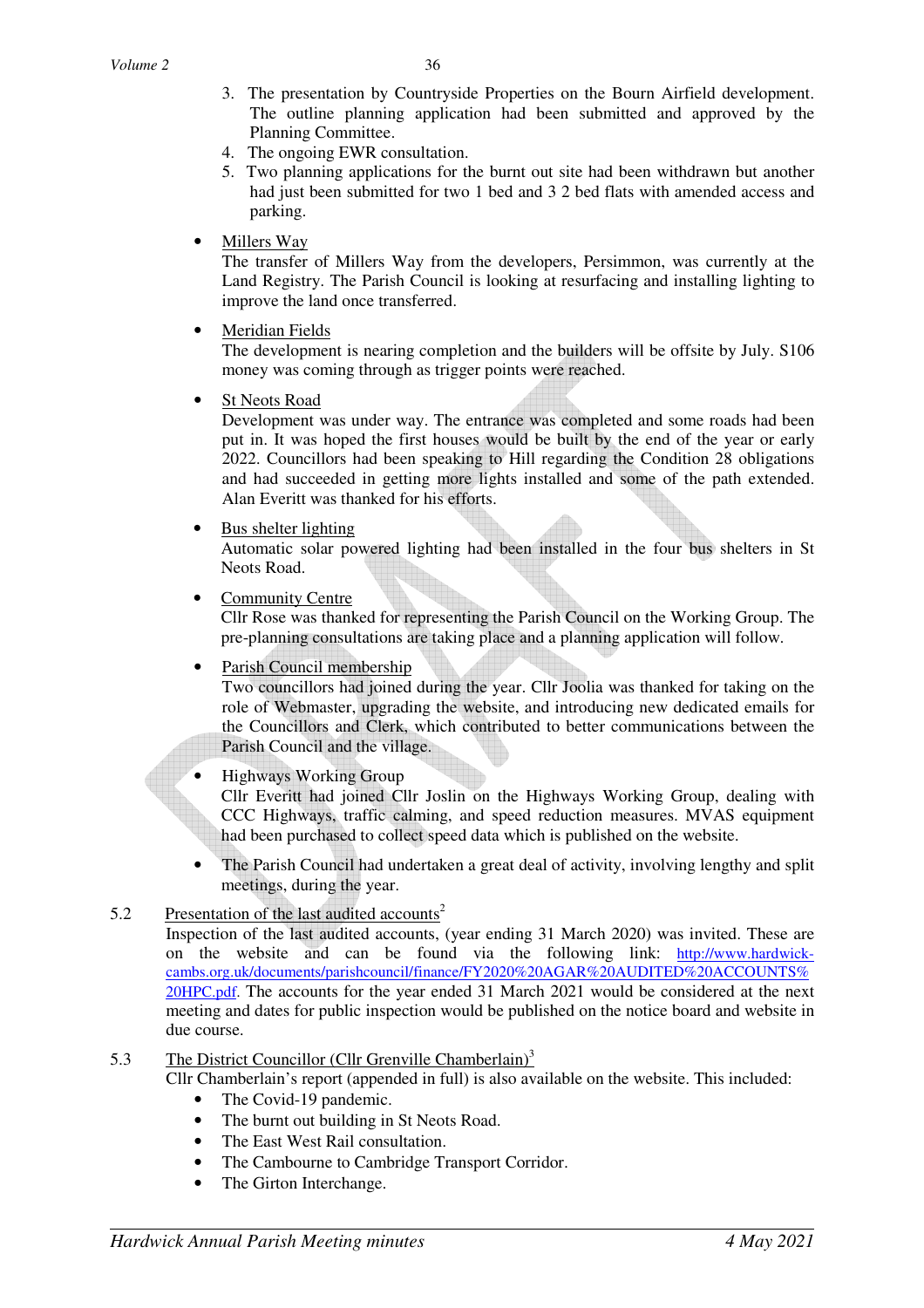The Bourn Airfield development.

# 5.4 The County Councillor

 No report received. The Chairman explained that County Cllr Lina Nieto was not present as she was a candidate for re-election on Thursday and purdah applied.

# 5.5 Police

No report available.

# 5.6 Hardwick Sports and Social Club<sup>4</sup>

 The report from the Hardwick Sports and Social Club, (appended in full), was read by Chris Cracknell. The Club operates on a not for profit basis as a co-operative for the benefit of its members. The report covered: the background and legal status of the Club, including the lease, licences held, and management committee and sub-committee and the membership, fees, and activities. Membership has increased over the years but closure due to Covid has had an impact on income.

The Club supports sports and other community activities and charities. Details of the clubs and teams normally meeting at HSSC were outlined but they had not been able to meet during the pandemic.

 Improvements had taken place during the year including the refurbishment of both bars. A survey in November identified work needed on the roof and damp ingress, which is pending, and three external doors were replaced, improving the appearance.

 Lindsey Haynes took over as Club Manager in November 2018. The Club offers a warm welcome to its members and all who attend. The Club is used by diverse age groups.

 The past 15 months have been very challenging due to closure because of Covid, which has had an effect on income. The Parish Council was thanked for its support and for suspending the rent payments until business returned to normal and District Cllr Chamberlain was thanked for his help in accessing grant support for the hospitality industry.

 The Club reopened on 16 April, just serving members outside, but it has only opened on a limited basis on Friday to Sunday afternoons, and subject to the weather it can be necessary to cancel opening at short notice. It was hoped that from 17 May members would be able to meet indoors again, albeit subject to limited numbers and social distancing.

# 5.7 Hardwick Community Association<sup>5</sup>

 Anne Jones read the report of the Community Association (appended in full). This has been in existence since 1979 but has not been very active during the year due to Covid. There have been three meetings, two of which were held via Zoom. Two groups had received financial support, namely the Dragon Fencing Group for kit and the Cabin at St Mary's for the first year's subscription to the online booking system. The Parent and Toddler group had disbanded due to lack of a Committee and the funds have been transferred to the Community Association in the hope that a new group will form. The affiliation fees have been waived since April 2020 as the school facilities have not been available for use. Details of the officers and the 15 affiliated groups were provided. The next meeting will be on 16 September at 7 pm.

 A suggestion was made that the Cabin at St Mary's might be an alternative venue for a future Parish Council meeting; the Council will consider this in due course.

Mrs Jones also explained that the Community Association would only continue while community activities were held at the School, as when the new Community Centre was open there would be a new Community Centre Management Committee.

# 5.8 Hardwick Happenings<sup>6</sup>

 Jeff Jones's report (appended in full) outlined changes to the timing of the issues in summer. There continue to be eight issues per year but now there will be one issue for June/July and one for August/September. The magazine aims for independence, balance and quality, reflecting the liveliness and variety of the community. Thanks were expressed for the huge input and content received and to the distributors. Due to increased printing costs and delivery to additional houses, along with Covid concerns, an application for financial support was made to the Parish Council which approved a grant of £1000 in November and £2000 in April. The print run had to be increased twice during the year and it will also be necessary to increase advertising charges from the October 2021 issue. The Parish Council was thanked for its continued support.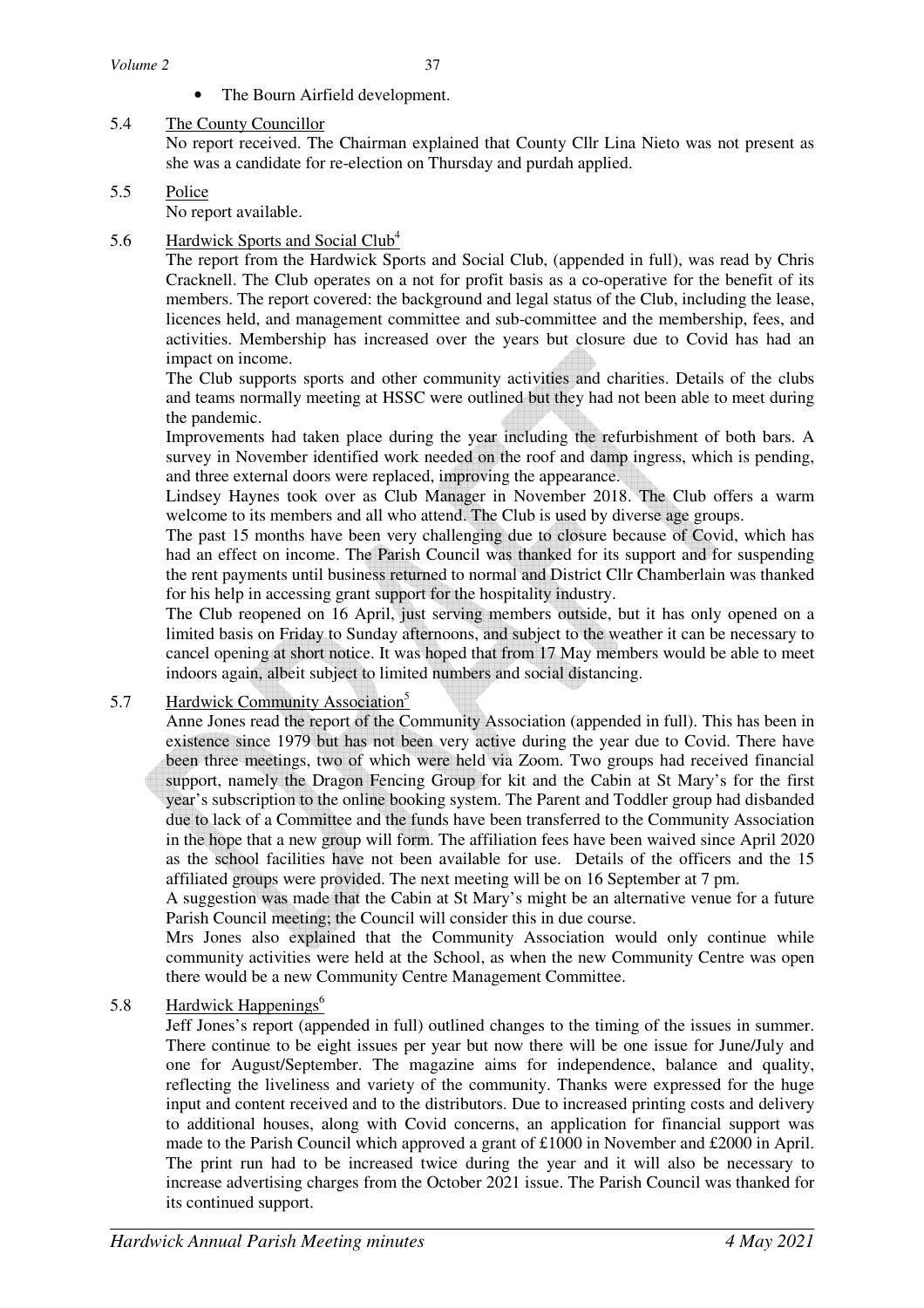# 5.9 Webmaster

Cllr Joolia had taken on the role of Webmaster and gave a verbal report. He had focused on keeping the site regularly updated and improving the visual appearance of the site. There is a Parish Council section but the rest of the site is for the whole village. An upgrade to a new web platform was under way. The content will be migrated to the new site which will then go live. It was hoped that more groups would become involved in providing more visual content, especially photographs. Hardwick Happenings was added to the website regularly. A resident congratulated Cllr Joolia for informing the community what the Parish Council was doing and for comments from the Parish Council on Facebook. Cllr Joolia thanked Cllr Everitt for his input as part of the Communications Working Group.

### 5.10 Village Plan Committee

Mia Cassey's apologies, and report that the group had not formally met or discharged any business since publication of the Plan report, were noted.

#### 5.11 Neighbourhood Plan report

Cllr Gill explained that the production of a Neighbourhood Plan had not gone any further and was held in abeyance while the Village Plan was being produced, and also due to the considerable amount of work needed to progress this matter.

# 5.12 Hardwick Community Centre Working Group<sup>7</sup>

The report from Alan West, Chairman of the HCCWG, which is appended in full to these minutes, was read by the Minutes Secretary in his absence. The group had progressed the project to pre-application discussions prior to submitting a full planning application. Public meetings had been held and information shared with the village. The Centre will be built on the Multi-use Games Area. Plans and elevations had been produced. Ongoing discussions have been focused on rising costs and seeking grants for energy efficiency; discussions going forward will also cover landscaping options; parking options; CCTV and public meetings to discuss how the Centre should best be run for the benefit of all residents. The Centre would offer multi-use spaces of various sizes, a café, library IT area, multi-use medical room and officials' changing rooms for sports matches, reflecting the range of the most popular facilities highlighted by residents at village open evenings.

The Chairman added that the architect had attended a recent Parish Council meeting and answered questions.

# 5.13 Hardwick Scouts and Guides<sup>8</sup>

Jane Muncey reported that it had been a difficult year due to Covid. The Guides and Rainbows had continued to meet via Zoom and some outdoor meetings, completing challenges and badges. Activities and games had to be adapted so they could be carried out via Zoom. Girlguiding had recently allowed open air and indoor meetings subject to risk assessments. Mrs Muncey also expressed thanks to the Parish Council on behalf of the Scouts for the grant made towards fencing. The Scout leaders had also carried out work behind the hut to create a good safe open area for outdoor meetings.

# 5.14 St Mary's Church<sup>9</sup>

Rev Alison Myers read the report from St Mary's Church which is appended in full to these minutes. She paid tribute to the village community for its creativity during Covid. The report covered the registration of St Mary's Church with the Charity Commissioners in 2020 as it was no longer exempt; a copy of the annual report and accounts was available from the Charity Commission. Details of the organisation and governance, including the executive team and teams of working groups and volunteers, and the meetings held were outlined.

The greatest achievement last year was the completion of the Cabin at St Mary's. Thanks were expressed to all those who assisted and donated to the project. The Cabin was already enhancing village life and the surrounding site, attracting walkers and enabling people to meet outside in the churchyard. The Cabin is currently being used for various support groups alongside more general use and will open up a bit more when restrictions allow. The Church is now open every day and was open as much as possible during lockdown, subject to risk assessments and cleaning. A plant stall and book swap had been introduced.

The Church community had supported older and shielding members of the community during the year and through Hardwick Network had helped with meal deliveries and telephone calls.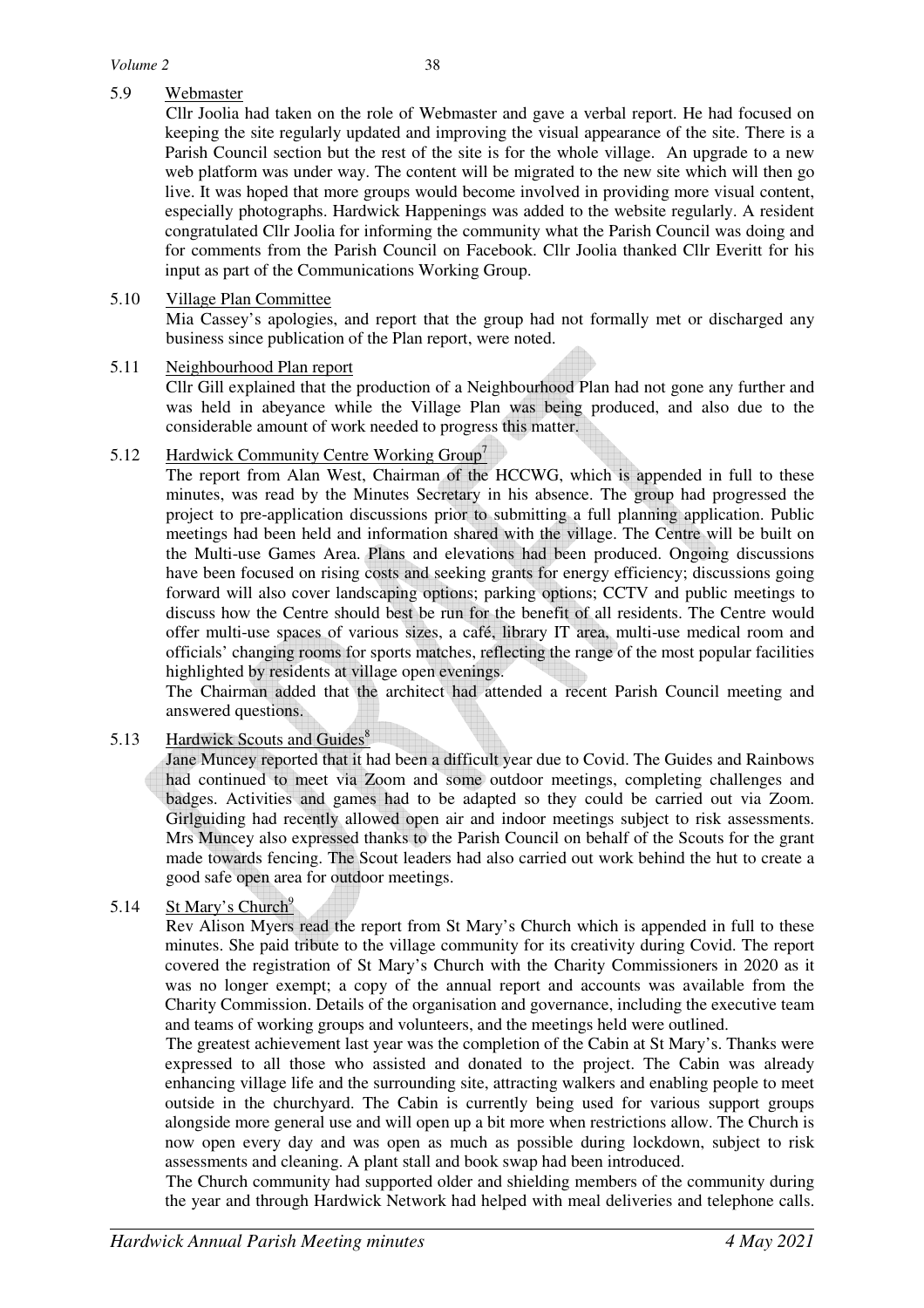Pippins the Community Café had distributed treat boxes at Christmas. There is a Foodbank drop-off point in the Church porch for contributions to the school's food hampers and the Cambridge Foodbank.

Emotional and spiritual support was continued and faith based resources were distributed, both printed materials and also online through You Tube and podcasts being available on the website. Funerals had been difficult during the last year but were hosted at the Church or the Crematorium.

Details of the financial position were outlined although fundraising had not been possible. Some money had been spent on repairs to the building.

The Chairman expressed appreciation to the Church for providing a focal point and being a great support to the village during the year.

# 5.15 Hardwick Evangelical Church including Hardwick Youth club<sup>10</sup>

Steve Gaze reported on behalf of the Hardwick Evangelical Church. He clarified that the Youth Club did not run any more following the departure of the Youth Worker, and it was still not possible to meet in person for Church services. Services have continued on Zoom and have been live streamed on You Tube and later Facebook. Numbers have remained consistent or even increased. The Church helped to set up Hardwick Network, which had been coordinated by Ruth Enge (not part of the Church) – a hero of the village during the lockdown. Christmas activities included building the outdoor Nativity scene, small groups of carol singers and recordings of a Christmas carol and a Nativity video narrated by children. Christmas hampers were provided for families. An Easter Garden was built near the School. Pastoral support has been given for residents during this difficult period.

# 5.16 Hardwick Network

No report received.

#### 5.17 Hardwick  $WI<sup>11</sup>$

Carolyn Purser's report (appended in full) was read by the Chairman. Meetings had continued via Zoom and there had been a wide variety of speakers. Details of the meetings were outlined. Carolyn Purser had taken over from Anne Jones who had stood down as president. Planned social activities and fundraising activities were unable to proceed, but some smaller gatherings were possible within the restrictions when permitted. Numbers have remained consistent and have provided a social network. Thanks were expressed to Anne Jones for her encouragement. It is hoped in person meetings will resume by September.

#### 5.18 Hardwick Play Parks

Clare McGowan reported that the final stage of the Play Park was completed in 2020. Benches were installed in March. She asked whether the residual funds at the bank should be returned to the Parish Council for maintenance costs or whether they should be used for the refurbishment of the skate park or improving the Church play area. This will be an agenda item for the May Parish Council meeting. Ms McGowan thanked the Council for the opportunity to work on the project which had very enjoyable and it was a pleasure to see the equipment so well used. She and her group were thanked for all their hard work.

### 5.19 3<sup>rd</sup> Hardwick Brownies No report received. Jane Muncey reported that new leaders had taken over the Brownies and Rainbows.

- 5.20 Hardwick School No report received.
- 5.21 Hardwick Pre-School No report received.
- 5.22 Hardwick Mothers and Toddlers Group The group had disbanded.
- 5.23 Hardwick Litter Picking Volunteers<sup>12</sup> Pat Portlock reported and her written report is appended. The group has not done a litter pick for over a year but a resident of St Neots Road regularly carried out litter picking independently in St Neots Road and Ms Portlock had given her some equipment provided by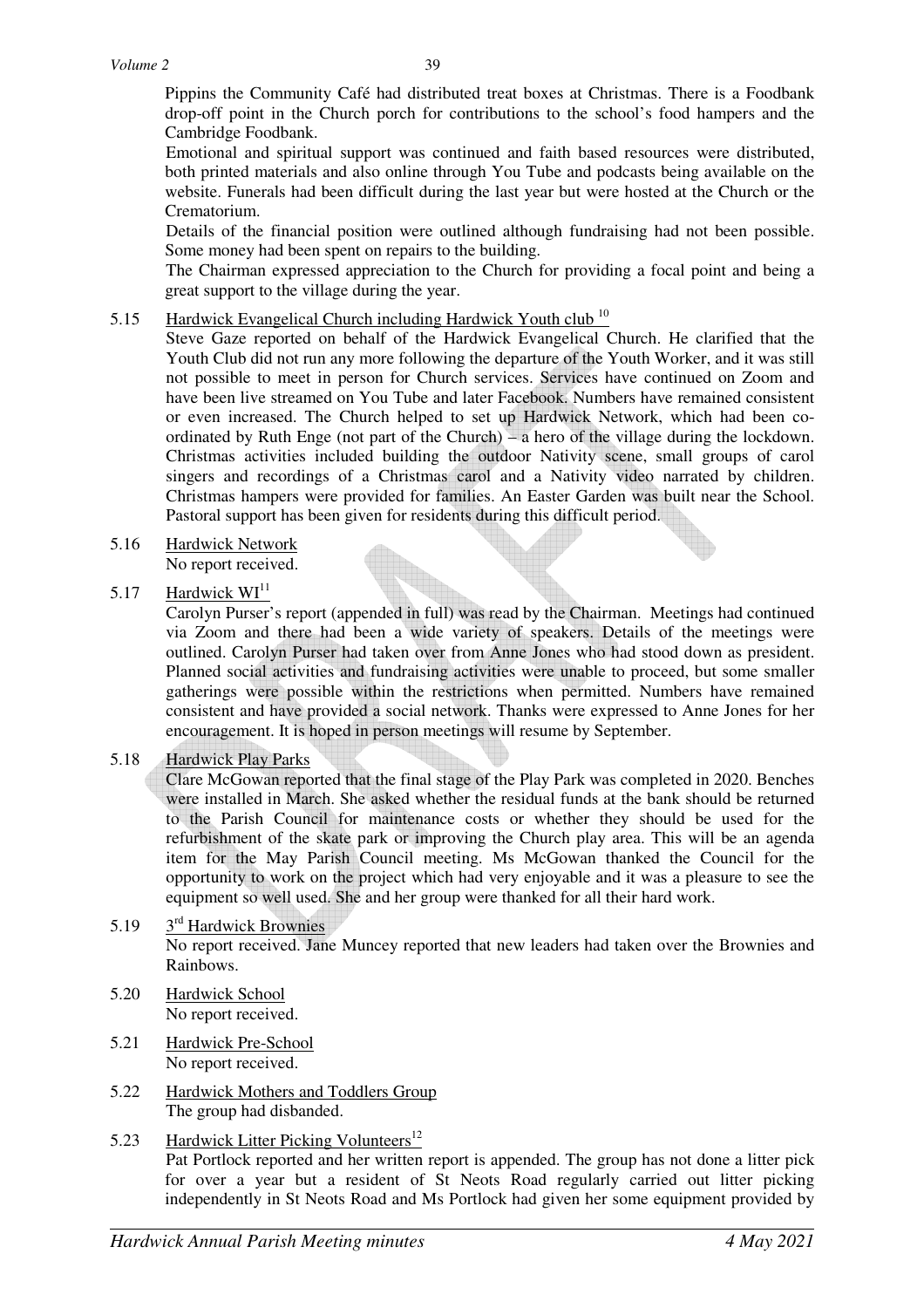SCDC. The Chairman expressed appreciation to her for her hard work on behalf of the Parish Council and requested that thanks be conveyed to her. Ms Portlock had approached the Guides to see if they and the Scouts would like to become involved in litter picking to earn badges. Parents had also approached her and if interested, residents should contact her for the loan of litter picks, hi-vis jackets, gloves and bin bags. SCDC kindly collected the rubbish left by the red dog bin in St Neots Road.

# 5.24 Speedwatch $13$

Alan Everitt as Speedwatch Co-ordinator reported that Speedwatch works on behalf of the Cambridgeshire Police, who had asked them not to carry out speed checks after March 2020 and those instructions have only recently been lifted. There are 10 volunteers. Thanks were expressed to the Parish Council for funding the new Speedwatch equipment, which had been erected on a post. These "flashers" are moved around the village every month and the data has shown that there is a great deal of disrespect for the village and the law as all the locations are recording high speeds above the limit, particularly St Neots Road and Cambridge Road. Details of the speed statistics were given. The Parish Council was also thanked for supporting the application for Local Highways Initiative funding for speed reducing measures. He thanked Cllr Joslin for her support. Speedwatch can resume from 1 May, but the "flashers" are in place continuously. Thanks were also expressed to Paul Crinson for moving the "flashers" from one location to another. The report is appended in full to these minutes.

# 5.25 Neighbourhood Watch $14$

Ashley Shepherd, Neighbourhood Watch Co-ordinator, gave the report which is appended in full to these minutes. There are now just over 60 members. The group is often contacted for advice, which is available to all, and not confined to crime. Thanks were expressed to Hardwick Happenings for printing the articles and giving the contact details for the Police. The group has continued to pass on any information to the Police and has received information and monthly reports which are passed to the street co-ordinators and members. The aim is to ensure the village is a safe and caring place. Thanks were expressed to everyone for their community spirit over the last year.

5.26 Hardwick Climate Action Group No report received.

# 5.27 Other

# Hardwick Cricket Club<sup>15</sup>

 Chris Fuller's report (appended) was read by the Minutes Secretary in his absence. He thanked the Parish Council for its financial support enabling the Club to get the cricket nets in operation. Bookings were high. The numbersof juniors were increasing with two teams running. Finances were boosted by parental support, the ECB and grants. The club intends to keep a presence in Hardwick and it is hoped that the recreation ground could again be used for cricket, juniors or lower teams, subject to sufficient volunteers.

# **6. Applications for awards of small grants to projects for improvements to the village**

None. The Chairman highlighted that the grants scheme was still open to groups to apply by completing an application form and submitting it to the parish Council.

# **7. Any other Parish Matters including any resolutions**

A resident asked whether the speed device could be set up along Limes Road. It was suggested that Speedwatch could cover this area with a device on a tripod.

Another resident thanked the Chairman for chairing the meeting and all the work he does for the village in the role, of which residents were perhaps unaware.

The Chairman commented that even though this had been a very difficult year for many, the village had pulled together to help each other where they could and had volunteered for a great deal of work to make the best of the last 12 months. There was now light at the end of the tunnel and it was hoped that the Hardwick Party would take place in September where everyone could get together.

# **8. Closure of meeting**

Residents were thanked for attending.

There was no further business and the meeting was declared closed at 9.10 pm.